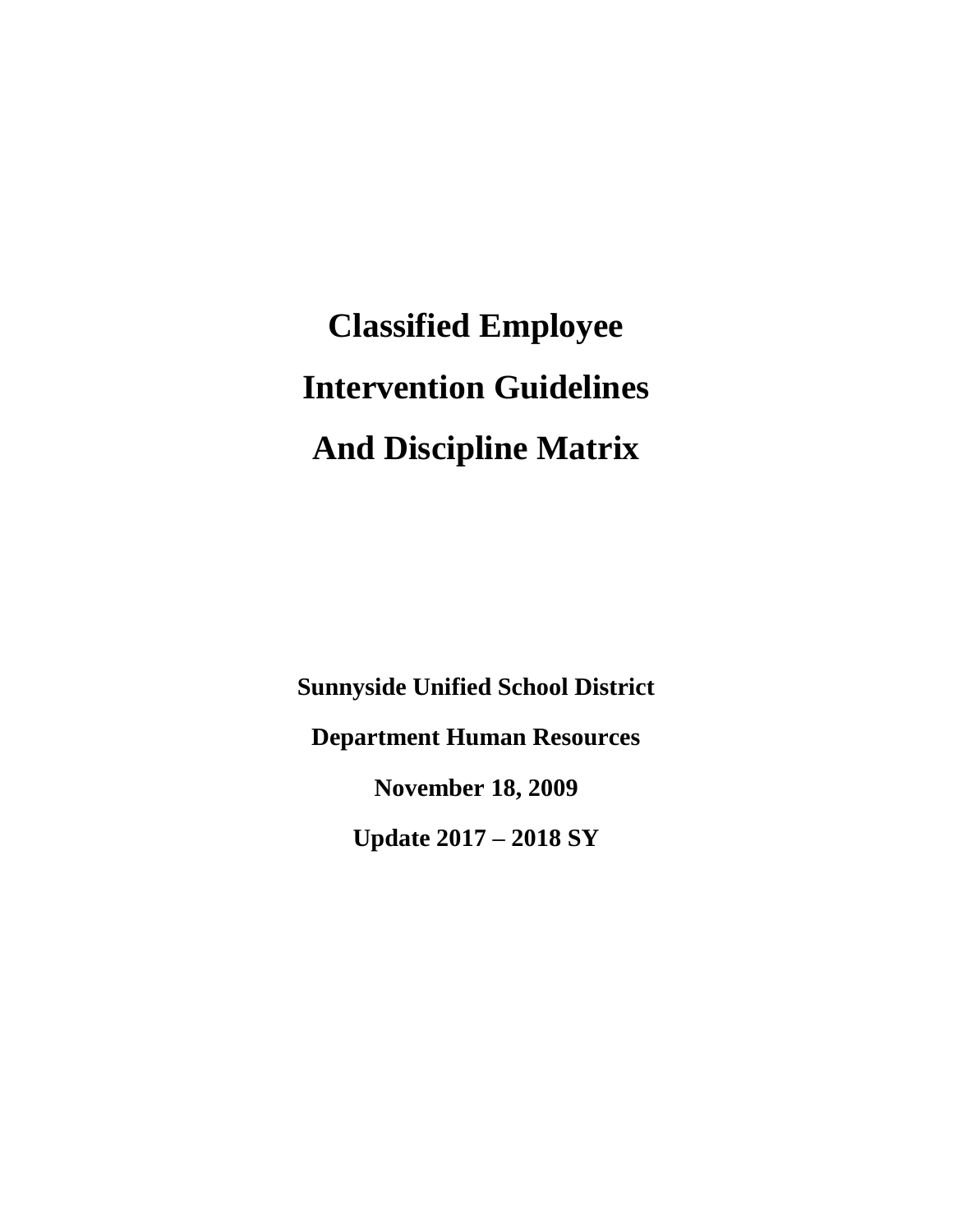## *The District recognizes that employees want to be contributing members of the organization and have a strong commitment to the District and their job.*

*It is rare that employees purposefully disregard their job duties. However, no organization is perfect and as such, we need to ensure District-wide equity in applying disciplinary action.*

*All administrators are advised that because of the increasing complexity of employee rights legislation at both state and federal levels, the Director of Human Resources is to be consulted before the initiation of any disciplinary action.*

*The discipline offenses that are listed in this Matrix are intended to serve as examples, and are not intended as an all-inclusive list. If an employee engages in conduct that is not listed in this Matrix but is a violation of District Board Policy, the employee's supervisor shall initially recommend the amount of discipline, and the applicable administrator shall determine the amount of discipline to impose. In addition, individual circumstances may merit in the imposition of more severe or less severe discipline than that specified for a particular discipline offense. In such a case, the employee shall be informed of the unique individual circumstances that are deemed to merit more or less severe discipline. Also, attempted misconduct, whether or not successfully completed, may be the subject of discipline in the same manner and to the same extent as if the misconduct was completed.*

*\* \* \* \* \* \* \* \* \* \* \**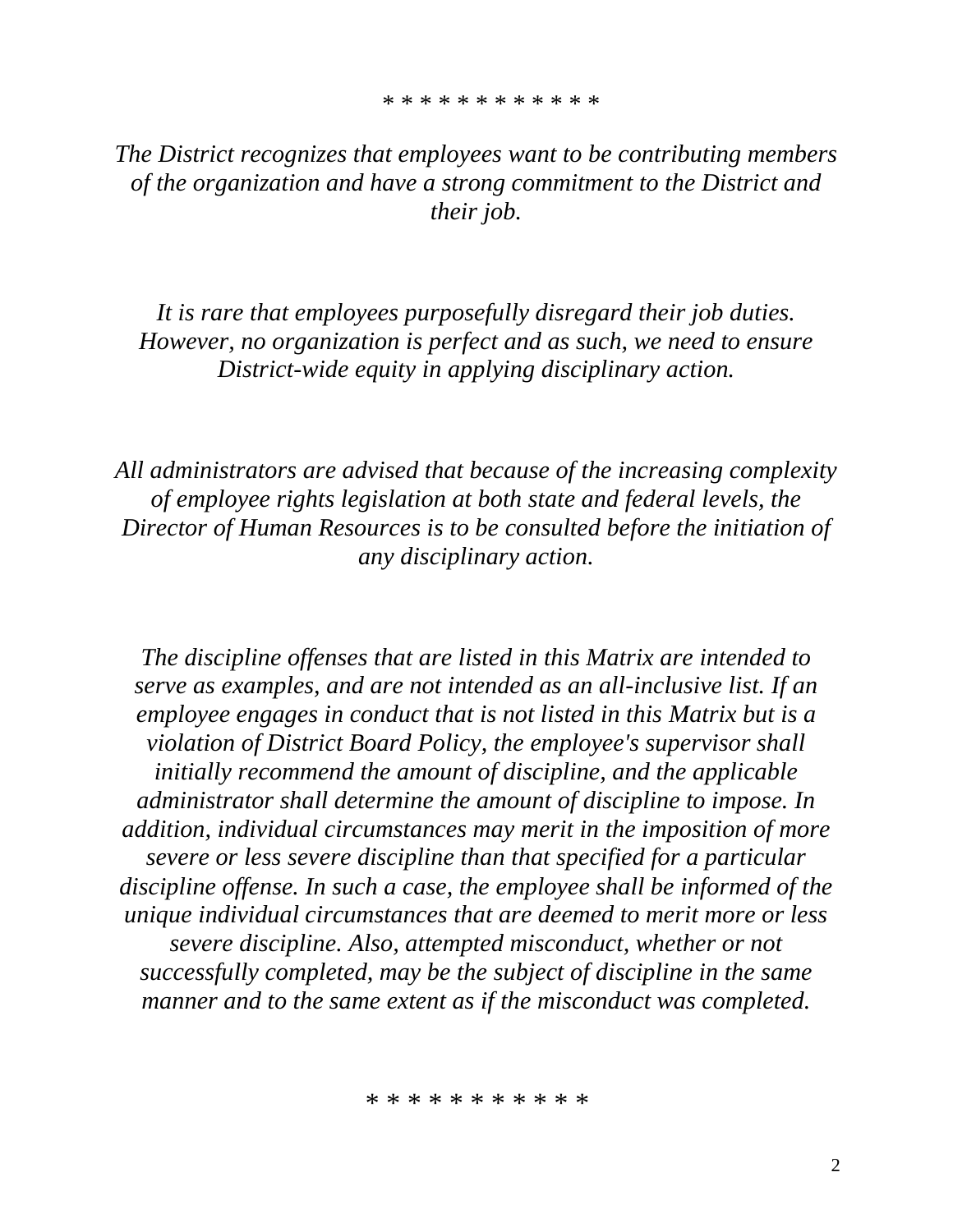# **Employee Intervention Guidelines and Discipline Matrix**

## **Class #1**

#### *The following are Class 1 violations of this Matrix*

#### *a. Lack of Time Management:*

- Employees shall take breaks, including lunch breaks, in appropriate areas and at appropriate times as designated by their supervisor or work schedule.
- Employees shall keep personal and social conversations during work hours to a minimum.
- Employees shall not use their cell phone during work hours to an extent or in a manner that interferes with an employee's performance of his/her duties or that is disruptive to others.
- Employees shall not extend their work day, breaks or lunch without authorization. (There is an exception when there is an emergency or safety concern.)
- Employees shall not be absent from their designated work area without authorization.
- Employees shall respond to their pagers calls/radios/voicemail (signal permitting).

#### *b. Being Tardy:*

- $\bullet$  Employees shall avoid in a thirty (30) day period being tardy three (3) or more times within the seven minute window in ClockTrak.
- Employees shall clock in and out within the allocated seven (7) minute window in ClockTrak.

#### *c. Failure to Notify of Absence:*

- Employees shall follow proper call in procedures for being absent as designated by their site or immediate supervisor.
- Employees shall notify iVisions of an absence, except custodians shall report an absence to AESOP.

#### *d. Unprofessional Personal Appearance:*

 Employees shall report to work with a professional appearance dressed and groomed in a manner that is appropriate and safe for their position.

#### *e. Inadequate Record Keeping:*

- Employees shall turn in completed work orders on a weekly basis.
- Employees shall turn in vehicle logs on a weekly basis.
- Employees shall turn in vehicle inspections in a timely manner.
- Employees shall turn in requested paper work in a timely manner.
- Employees shall turn in monthly reports in a timely manner.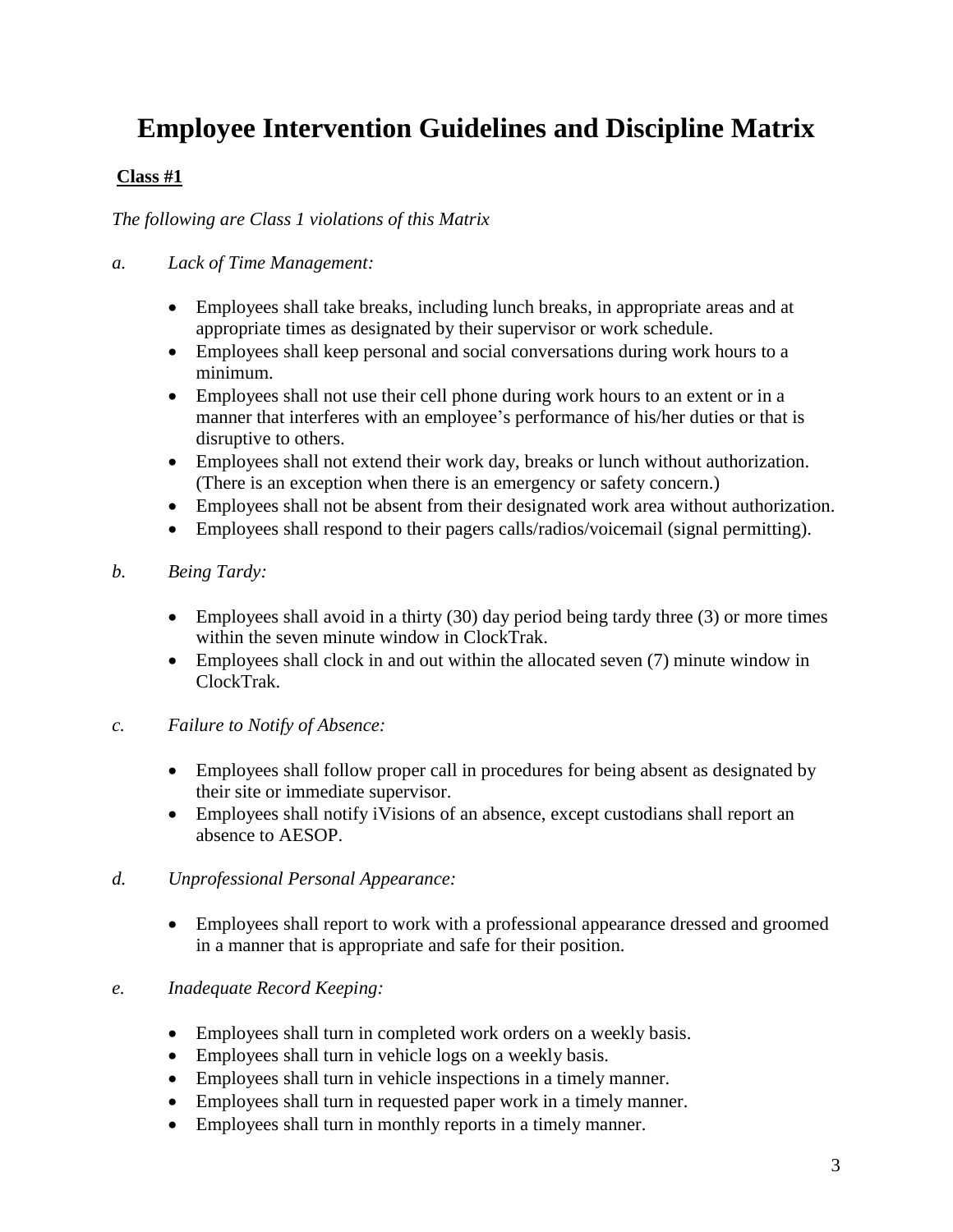## *f. Poor Work Performance:*

- Employees shall order proper materials for the task at hand.
- Employees shall use proper equipment for the job. (The District will provide equipment to complete the job in a safe and efficient manner, except that Transportation Mechanics shall use their own tools).
- Employees shall keep their work area clean to ensure jobsite safety during the day and to clean their work area at the end of the day to ensure the jobsite is left safe and orderly.
- Employees must keep vehicles clean and free from debris.

## **Class #2**

## *The following are Class 2 violations of this Matrix*

- *a. Poor Attendance:*
	- If during the first five  $(5)$  days of leave due to illness in a given year, an employee is absent for three (3) consecutive days, the employee shall provide medical documentation when requested by his/her supervisor. (After the first five (5) days of leave, a supervisor may ask an employee for medical documentation as appropriate without any restriction on number of days absent.)
	- Employees shall not misuse sick leave. (e.g. evidence of misuse may include a pattern of calling in sick in conjunction with regular days off and before or after a holiday.)
	- Employees shall not to be on leave without pay without authorization from their supervisor, unless there are special circumstances.
	- Employees shall not use leave in violation of District Policy.
- *b. Failure to Complete Work Assignments:*
	- Employees shall follow through and complete an assigned task, except when circumstances make this impossible. Employees are also expected to report the outcome of their work to their supervisor.
	- Employees shall follow directions given by a supervisor, unless their personal safety is at issue.
- *c. Failure to Maintain District Property or Equipment:*

### Transportation and Maintenance Department

- Employees shall perform any preventive maintenance on their vehicles if required by their specific job.
- Employees shall perform daily preventive inspections of their vehicles including the checking of fluid levels, lights, tires, belts, leaks, and over all condition of vehicle (15 minutes will be provided at the beginning and at the end of the work day.)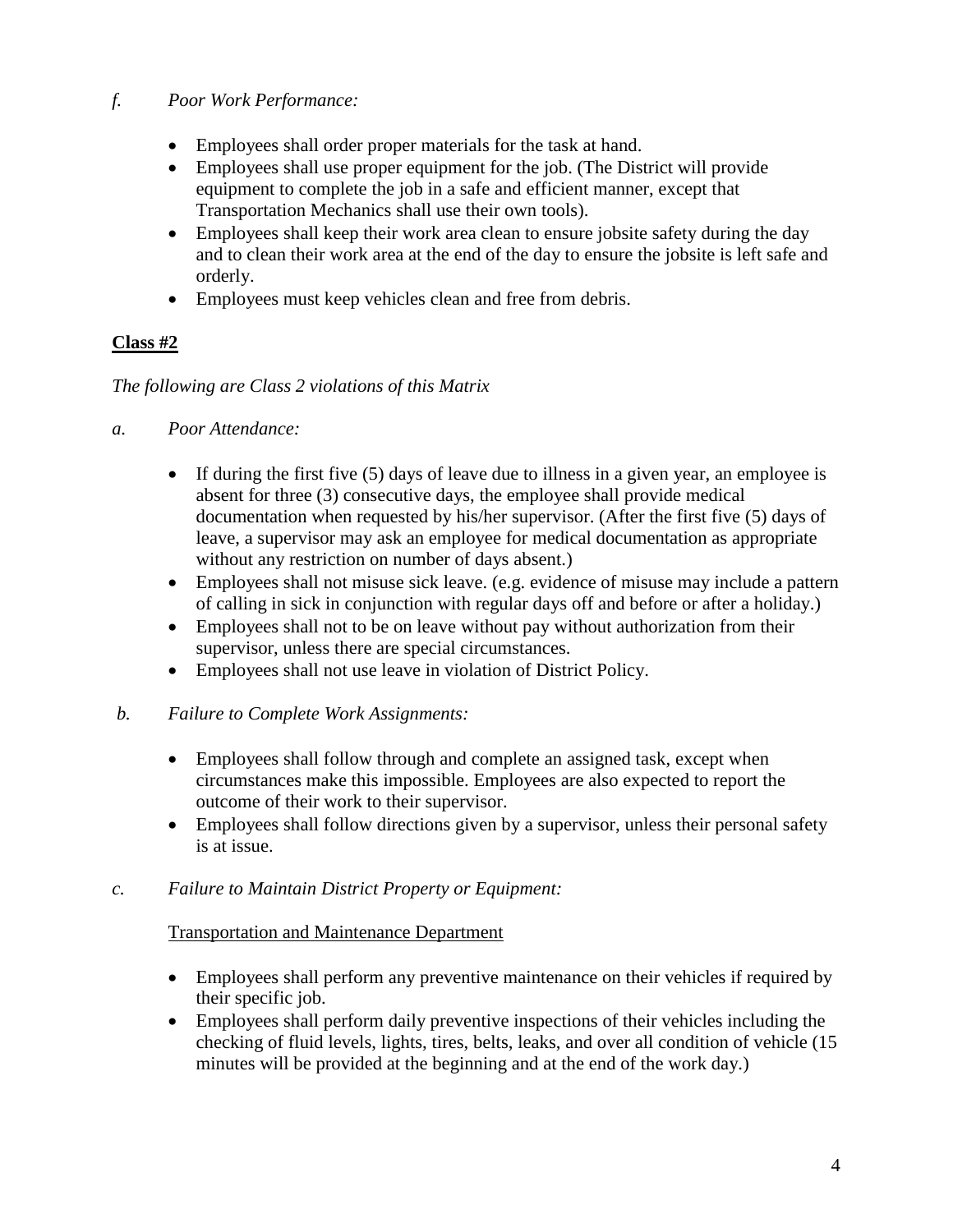## All Departments

- Employees shall secure or lock-up District equipment when not in use.
- Employees are expected to not use the District network, supplies, resources, or equipment for personal or commercial purposes.
- Employees shall secure assigned, designated areas.
- Employees shall secure gates during their work and after their work is completed.
- Employees shall monitor vehicles that are under their control and keep such vehicles locked during the work day.
- Employees shall close and lock doors once work is completed.

## **Class #3**

## *The following are Class 3 violations of this Matrix.*

- *a. Insubordination:*
	- Employees shall follow the proper chain of command to address concerns or issues that arise during work hours. (i.e. Lead/Head/Supervisor, Principal/Director, Designated Central Administrator)
	- Employees shall comply promptly with oral or written directives of the Superintendent or an employee's immediate supervisor. (This does not apply if an employee has concerns about his or her personal safety.)
	- Employees shall cooperate with their immediate supervisor.

### *b. Being Unprofessional:*

- Employees shall maintain just, courteous, cooperative, and proper relationships with students, parents, staff, supervisors and community members.
- Employees shall not use or display profane or abusive language, symbols or conduct.
- Employees shall follow Board policy GBEA, titled "Staff Ethics."
- Employees shall not use tobacco products on District property or in a District vehicle.
- An employee shall not knowingly make false or unfounded statements (e.g. harmful gossiping).
- Horseplay is prohibited if the behavior causes another employee to have a concern or if it potentially places someone at risk of being injured.
- An employee shall not reveal restricted or sensitive information (breach of confidentiality) except as authorized by an appropriate supervisor.
- Any discussion of a student and his/her problems shall be professional and limited to the principal or staff member concerned.

### *c. Misusing District Property:*

- Employees must not use District property for personal business or personal gain.
- Employees must not damage District property through neglect or carelessness.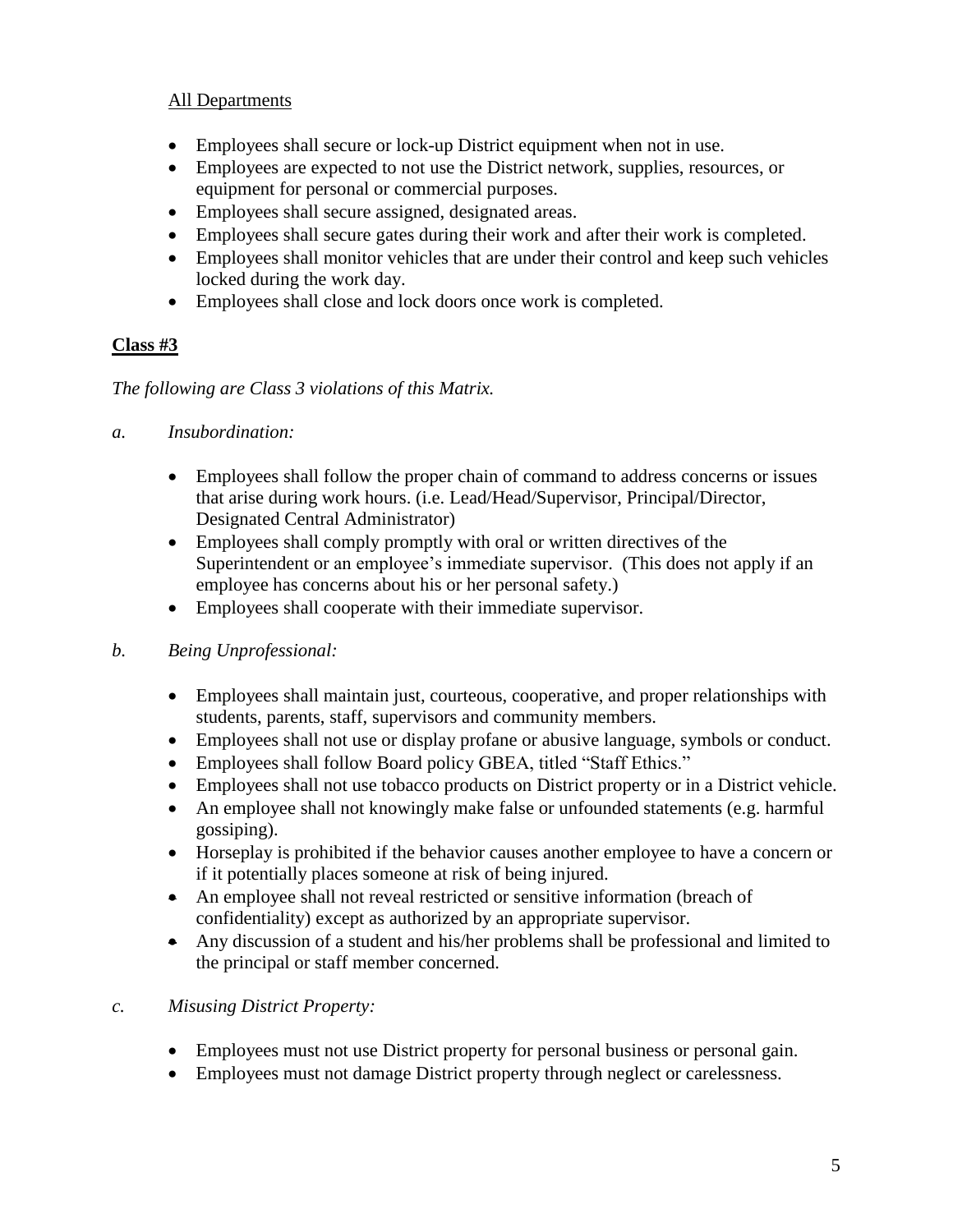- *d. Failure to Follow Safety rules:*
	- Employees shall use personal protective equipment. (District will provide equipment.)
	- Employees shall follow standard safety practices.
	- Employees shall inspect tools and equipment before use and report any damage of tools or equipment the same day to their immediate supervisor.
	- Employees shall properly dispose of hazardous materials.
	- Employees shall provide adequate and appropriate supervision of students if this is part of an employee's job.

#### **Class #4**

The following are Class 4 violations of this Matrix.

- *a. Sexual Harassment and Discrimination:*
	- Employees must comply with the District's Sexual Harassment and Nondiscrimination policies.
	- Employees must not participate in sexual conduct on District property or vehicles or during work hours.
- *b. Accessing Inappropriate Websites:*
	- Employees must not knowingly access inappropriate web sites on the computer, including, but not limited to websites that display adult content, nudity or pornography.
- *c. Being Unprofessional:*
	- Employees must not knowingly provide misleading or inaccurate information to a supervisor or during an investigation.

#### **Class #5**

The following are Class 5 violations of this Matrix.

- *a. Conviction of a felony.*
- *b. Commission of or attempted commission of a felony or, participation in or involvement in a felony.*
- *c. Failing to report knowledge of another individual's commission of a drug offense or possession of a deadly weapon or firearm on school grounds or District property.*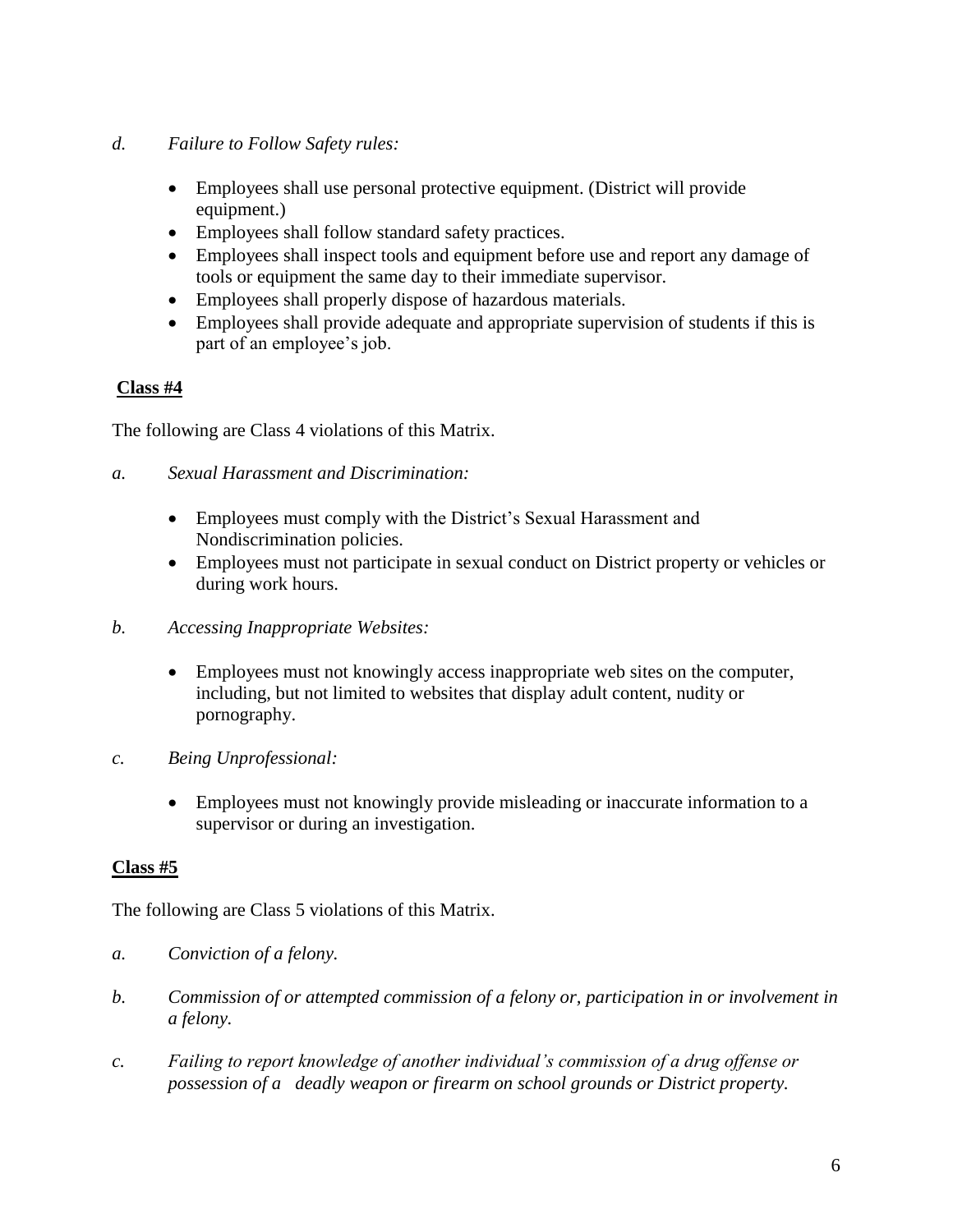- *d. Failing to self-disclose an arrest, charge or conviction of the offenses listed in ARS 15- 512(D). (Attached)*
- *e. Conviction of assault.*
- *f. Theft of property of another or theft of any District property, regardless of value.*
- *g. Knowingly providing false, incomplete or misleading information on an application for employment or other work related documentation.*
- *h. Directing or allowing a third person to clock in or out of work for the employee.*
- *i. Unlawful or unauthorized possession of a firearm or any instrument designed to be used as a weapon.*
- *j. Engaging in conduct that involves the unlawful possession, transfer, sale or use of illegal drugs, controlled substances, imitation controlled substances or drug paraphernalia.*
- *k. Buying or selling illegal or controlled substances or stolen property on District property.*
- *l. Possessing or consuming alcoholic beverages while on duty or on District property.*
- *m. Being under the influence of alcohol or illegal drugs while at work or on District property.*
- *n. Damaging District equipment or property while under the influence of alcohol or drugs.*
- *o. Intentionally damaging District equipment or property.*
- *p. Threatening physical harm or having a physical altercation with a fellow employee, student, parent or community member while on duty or District property or in any other work-related context.*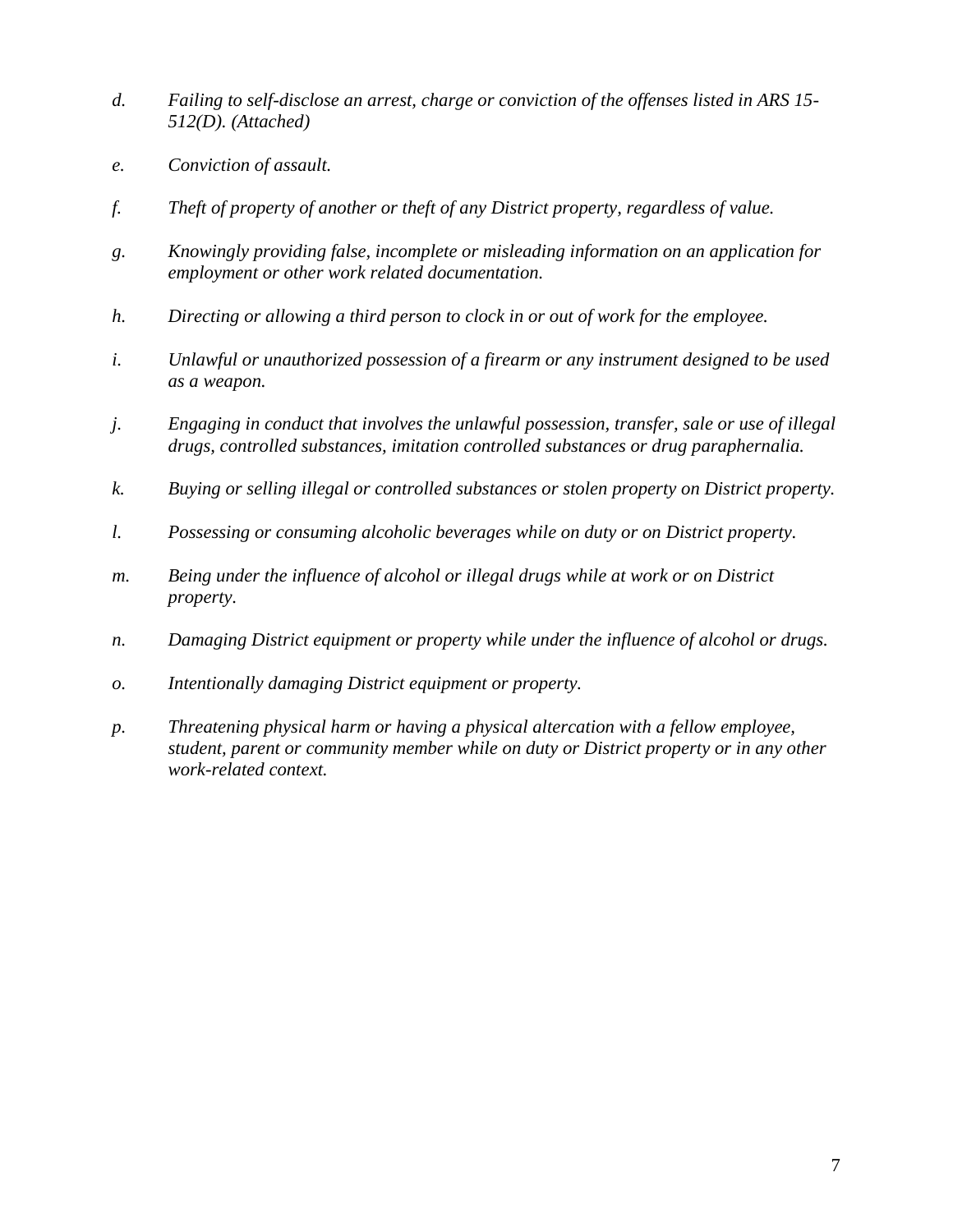# **Discipline Matrix**

| <b>CLASS</b>              | <b>FIRST</b><br><b>OFFENSE</b>                                                                                                                                              | <b>SECOND</b><br><b>OFFENSE</b>                                                                                               | <b>THIRD</b><br><b>OFFENSE</b>                                                                        |
|---------------------------|-----------------------------------------------------------------------------------------------------------------------------------------------------------------------------|-------------------------------------------------------------------------------------------------------------------------------|-------------------------------------------------------------------------------------------------------|
| Merge<br>Class 1<br>and 2 | VERBAL WARNING/<br>WITH EMAIL/MEMO<br>OR LETTER OF<br><b>DIRECTION</b><br><b>DOCUMENTATION</b><br><b>MUST OCCUR AND</b><br><b>ACTION DEPENDS ON</b><br><b>CIRCUMSTANCES</b> | <b>REPRIMAND AND</b><br>PLAN OF<br><b>ASSISTANCE</b>                                                                          | <b>SUSPENSION 8 OR 16 HOURS WITHOUT</b><br>PAY OR DISMISSAL<br><b>ACTION DEPENDS ON CIRCUMSTANCES</b> |
| Class 3                   | <b>REPRIMAND AND</b><br>PLAN OF ASSISTANCE                                                                                                                                  | <b>SUSPENSION:</b><br>8 OR 16 HOURS<br>WITHOUT PAY OR<br><b>DISMISSAL</b><br><b>ACTION DEPENDS ON</b><br><b>CIRCUMSTANCES</b> |                                                                                                       |
| Merge<br>Class 4<br>and 5 | <b>SUSPENSION 16</b><br><b>HOURS OR</b><br><b>DISMISSAL</b><br><b>ACTION DEPENDS ON</b><br><b>CIRCUMSTANCES</b>                                                             |                                                                                                                               |                                                                                                       |

- There must be written documentation of a Verbal Warning in the form of an email or written memo. A Verbal Warning is not considered discipline.
- A Letter of Direction is not discipline and is not placed in an employee's personnel file. Any written Letter of Direction may be considered in imposing future discipline; however, it must be reasonable in its use.
- Reprimands and Suspensions will require signature of the employee and will be placed in the employee's official personnel file.
- Dismissals are recommendations only and must be approved by the Governing Board. Policy GDQD will be followed in all dismissals.
- Multiple violations in any class will result in the imposition of penalties in the next higher class.

The discipline offenses that are listed in this Matrix are intended to serve as examples, and are not intended as an all-inclusive list. If an employee engages in conduct that is not listed in this matrix but is a violation of District policy, the employee's supervisor shall initially recommend